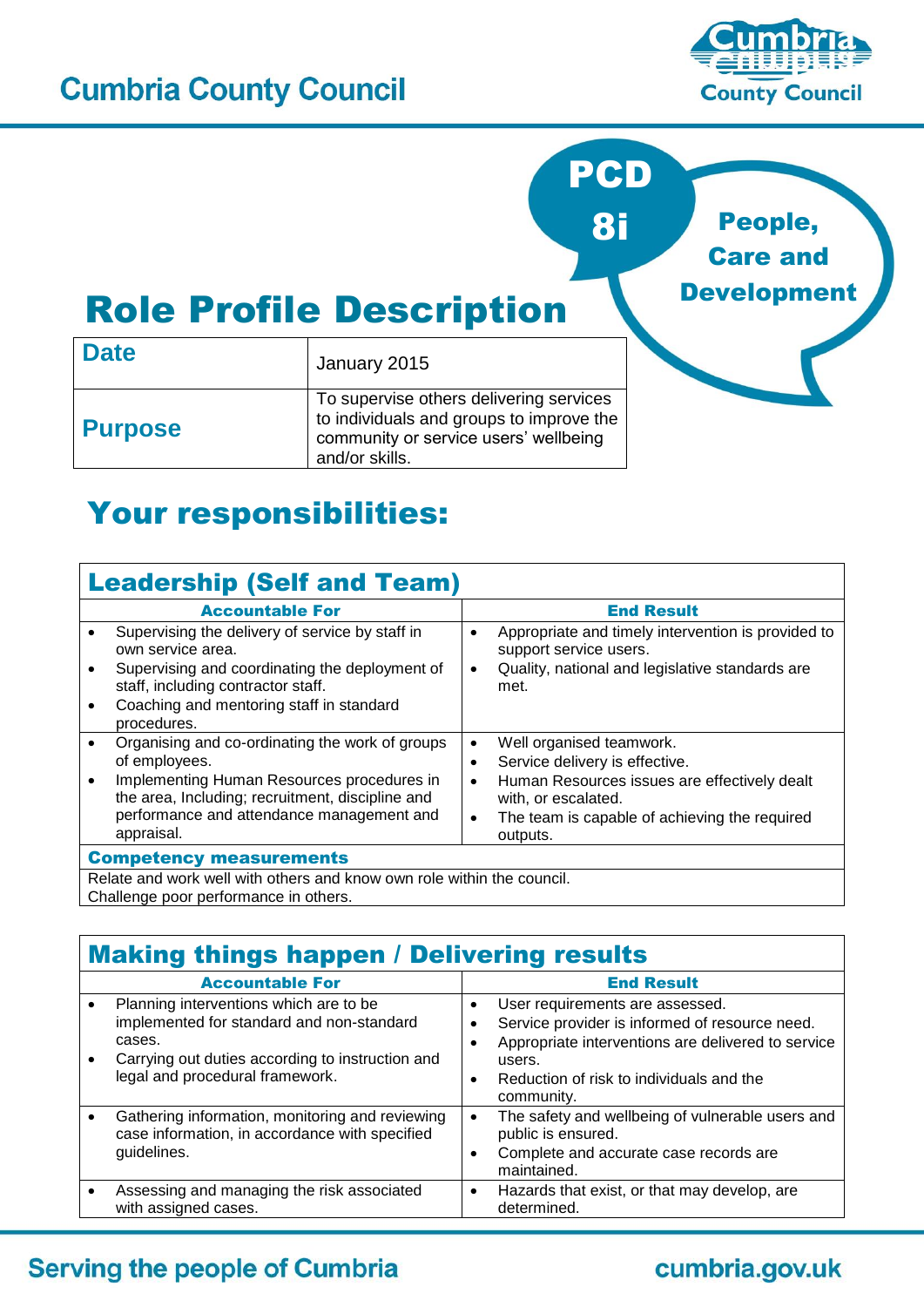- Exercising a degree of judgement in assessing risk to service users or staff.
- Action is taken to mitigate immediate risk and improve outcomes.
- Reduction of risk to the health and safety of staff and service users.

#### Competency measurements

Sensitive to the impact of decisions.

Take action to overcome immediate obstacles and barriers to success and if necessary try more than one approach to overcome a problem.

#### Service Improvement and innovation

|                                                                            | <b>Accountable For</b>                                                              |  | <b>End Result</b>                                                               |
|----------------------------------------------------------------------------|-------------------------------------------------------------------------------------|--|---------------------------------------------------------------------------------|
|                                                                            | Meeting with customers/partners to review<br>service delivery and resolve problems. |  | Service improvement ideas are put forward.<br>Customers/partners are satisfied. |
|                                                                            | Making recommendations for improvement.<br>Cooperating with change.                 |  | Improvements are identified and implemented.                                    |
| <b>Competency measurements</b>                                             |                                                                                     |  |                                                                                 |
| Express ideas effectively and question the traditional way of doing things |                                                                                     |  |                                                                                 |

is ideas effectively and question the traditional way of doing things. Look for fresh approaches to improve service delivery.

#### Managing resources Accountable For **End Result** Planning work and resource allocation.  $\cdot$  Resources are organised and used effectively. Reporting comprehensive and accurate case and other information and observations to line management. • Required support is delivered to service users. Up-to-date user information is generated. The relevant responsible authority is informed. Establishing and maintaining communication channels with other relevant programme and activity leaders and others, as required. Working with internal and external colleagues sharing and coordinating resources. Programmes are compatible and complementary with each other. • Best use is made of resources to achieve valuefor-money. Preparing reports for internal use.  $\parallel \bullet \quad A$  clear record of actions, circumstances and decisions is kept. Service users are protected. Assisting line manager by monitoring budget for specific area. Assisting in the planning of elements of expenditure for the team, site or projects. Services are achieved within agreed resources. Monitoring and reviewing contractor service against Service Level Agreements. Service quality and legislative standards are met. Action is taken on assessed deficiencies. Service receives value-for-money from outsourced services. Competency measurements

Methodical, accurate and well-organised and prioritise own work schedules. Keep track of spend and make sure work is approved and signed off as necessary. Maintain recognised financial and other procedures and practices.

#### Customer and Community focused

| <b>Accountable For</b>                                | <b>End Result</b>                             |
|-------------------------------------------------------|-----------------------------------------------|
| Providing advice, guidance and/or direct support,   • | Good practice is applied in the service area. |
| to service users.                                     | The community and vulnerable individuals are  |
| Working directly with vulnerable service users.       | protected.                                    |
| Reviewing customer satisfaction with service          | Implementation of agreed actions.             |
| provided.                                             | Enhanced quality of service.                  |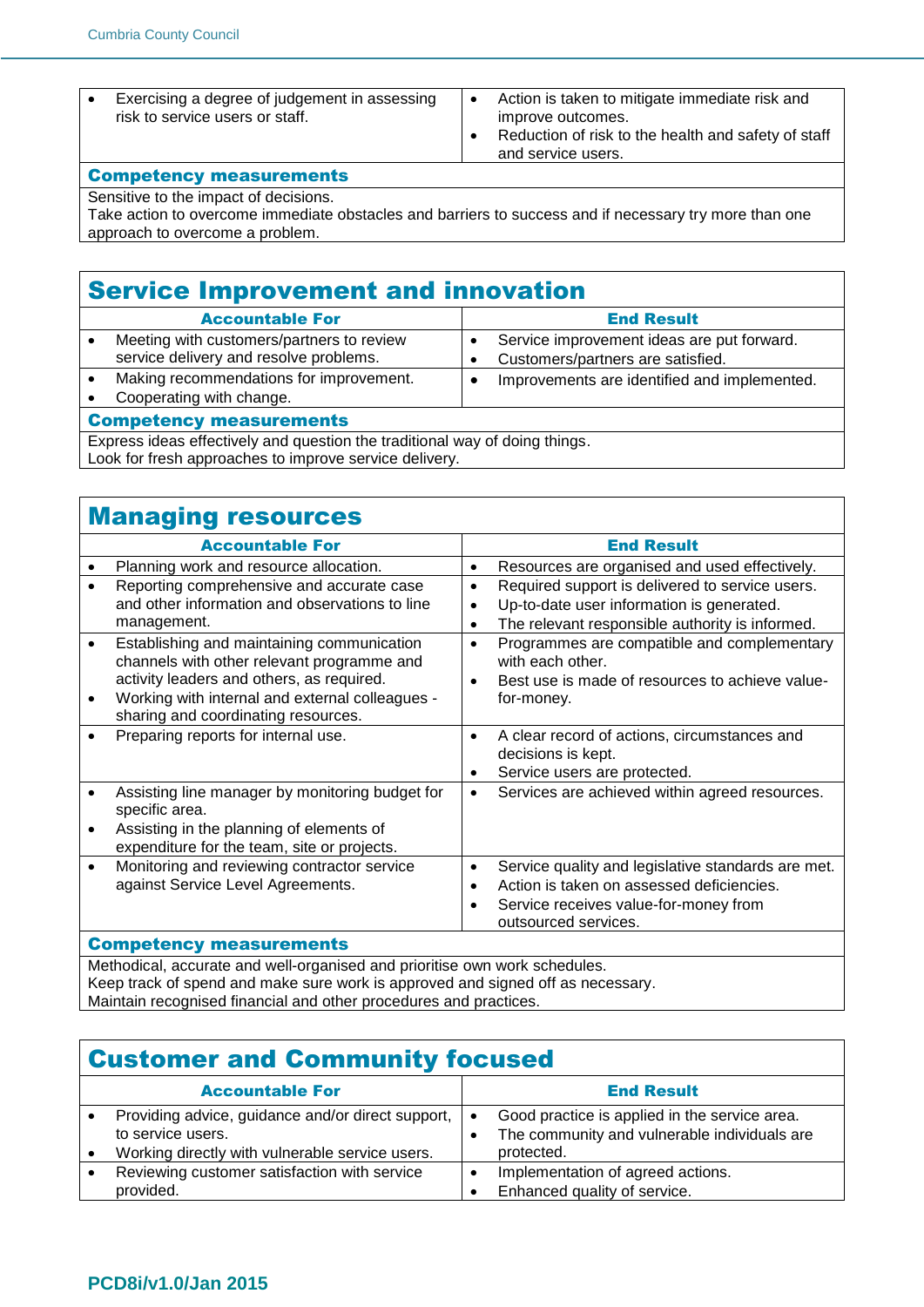| Gathering information and liaising with<br>colleagues from other agencies on day-to-day<br>matters.                                                                                                                         | $\bullet$<br>٠ | Service users receive the required support in<br>good time.<br>Decisions taken are informed by up-to-date,<br>accurate information.<br>Appropriate actions are taken for the known<br>circumstances. |
|-----------------------------------------------------------------------------------------------------------------------------------------------------------------------------------------------------------------------------|----------------|------------------------------------------------------------------------------------------------------------------------------------------------------------------------------------------------------|
| Acting as a single point of contact that the<br>service user and their family or support network<br>can trust.<br>Supporting individuals and groups in making<br>choices and in navigating their way through the<br>system. | ٠<br>٠         | Appropriate well planned interventions, when<br>needed, are regularly reviewed and effectively<br>delivered.<br>Overlap and inconsistency with other<br>practitioners is reduced.                    |
| <b>Competency measurements</b><br>$\sim$ $\sim$<br>the contract of the contract of the contract of the contract of the contract of the contract of the contract of<br>$\epsilon$                                            |                |                                                                                                                                                                                                      |

Consult and seek to understand the customer's views and seek feedback on performance in order to improve the service.

#### Qualifications, knowledge, experience and expertise

- NVQ Level 3 or equivalent experience or knowledge in the relevant work area.
- Knowledge of the procedures in the service area and how to apply them.
- Knowledge of Health and Safety and similar procedures and policies and their application to the work area.
- Practical experience in workplace with vulnerable and / or young people, to understand risk and safety hazards.
- Knowledge of how best to deal with and refer emergencies and non-standard cases.
- Ability to cope with significantly challenging behaviour and circumstances.
- Knowledge and experience of care supervision.
- Some experience of supervising staff and work allocation
- ICT competent with skills relevant to work area.

#### Cumbria County Council behaviours